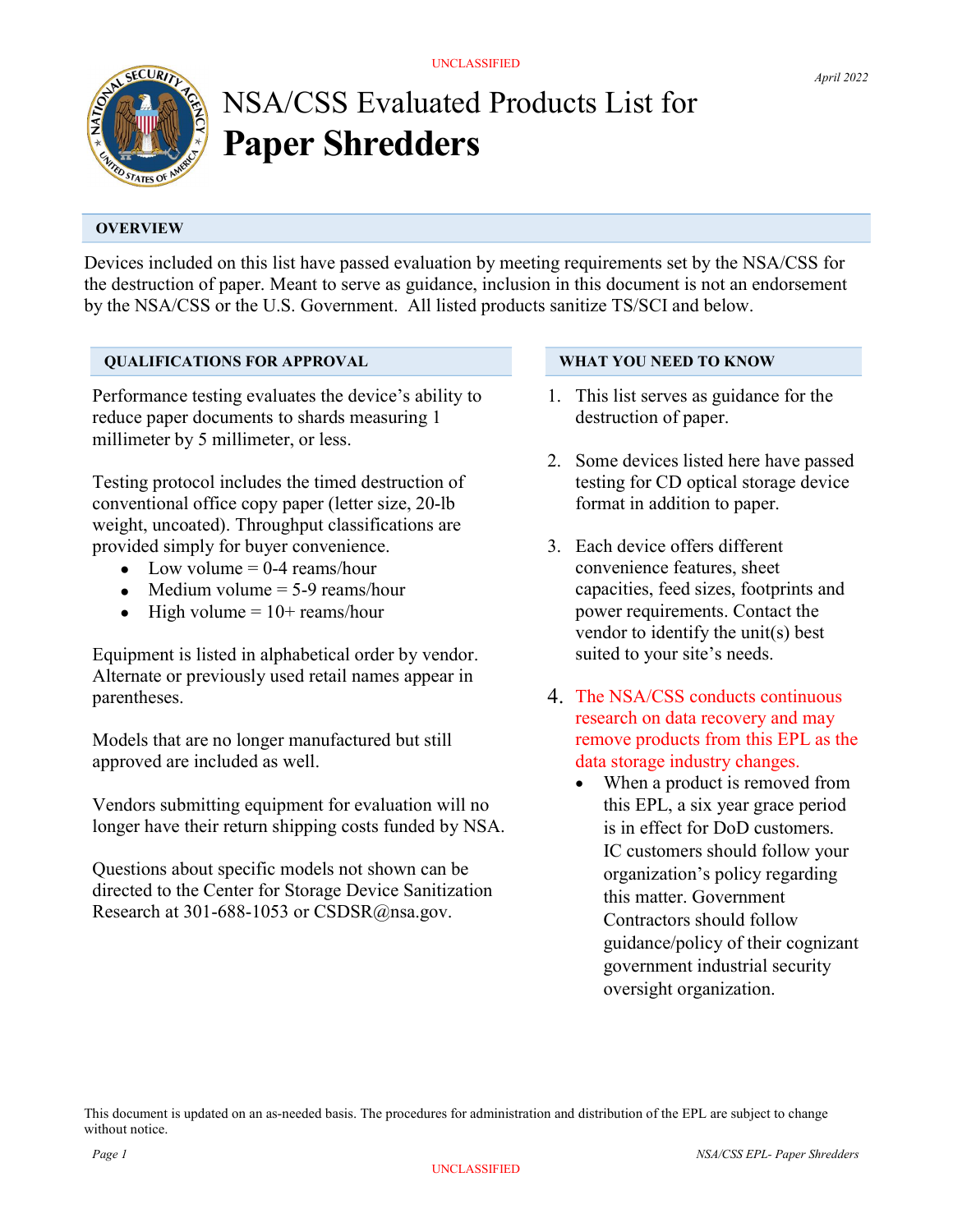| <b>VENDOR</b>               | <b>MODEL</b>                                                                                                                                                   | <b>VOLUME</b> |
|-----------------------------|----------------------------------------------------------------------------------------------------------------------------------------------------------------|---------------|
|                             | <b>Swingline CHS10-30</b>                                                                                                                                      | Med           |
| Capital Shredder Corp.      | K-9 Shredder                                                                                                                                                   | Low           |
| Capital Shredder Corp.      | K-10 Shredder                                                                                                                                                  | Med           |
| Capital Shredder Corp.      | <b>K-10E Shredder</b>                                                                                                                                          | Low           |
| Capital Shredder Corp.      | <b>K-10TS Shredder</b>                                                                                                                                         | Low           |
| Capital Shredder Corp.      | <b>K-11TS Shredder</b>                                                                                                                                         | Low           |
| Capital Shredder Corp.      | K-12 Shredder                                                                                                                                                  | Med           |
| Capital Shredder Corp.      | <b>K-12TS</b>                                                                                                                                                  | Med           |
| Capital Shredder Corp.      | K-16 Destroyer - Manufactured after Nov, 2019. (SN: XXXX / MMYY)<br>(Device Sanitizes CD, DVD, BD, EMV Credit Card, Magnetic<br>Stripe Card, CAC ID, SIM Card) | High          |
| Capital Shredder Corp.      | K-16 Shredder                                                                                                                                                  | High          |
| Capital Shredder Corp.      | K-16/2 Shredder                                                                                                                                                | High          |
| Capital Shredder Corp.      | <b>M-9 Shredder</b>                                                                                                                                            | Low           |
| Capital Shredder Corp.      | <b>M-9D Shredder</b>                                                                                                                                           | Low           |
| Capital Shredder Corp.      | <b>M-10 Shredder</b>                                                                                                                                           | High          |
| Capital Shredder Corp.      | <b>M-10CT Shredder</b>                                                                                                                                         | Med           |
| Capital Shredder Corp.      | <b>M-10T Shredder</b>                                                                                                                                          | Med           |
| Capital Shredder Corp.      | <b>M-11CT Shredder</b>                                                                                                                                         | High          |
| Capital Shredder Corp.      | <b>M-11T Shredder</b>                                                                                                                                          | High          |
| Capital Shredder Corp.      | M-12 Shredder                                                                                                                                                  | High          |
| Capital Shredder Corp.      | $M-12T$                                                                                                                                                        | High          |
| Capital Shredder Corp.      | $M-12CT$                                                                                                                                                       | High          |
| Capital Shredder Corp.      | M-16 Shredder                                                                                                                                                  | High          |
| Capital Shredder Corp.      | M-16HC Shredder                                                                                                                                                | High          |
| Capital Shredder Corp.      | <b>M-16TS Shredder</b>                                                                                                                                         | High          |
| Capital Shredder Corp.      | <b>SS-9 Shredder</b>                                                                                                                                           | Med           |
| Capital Shredder Corp.      | <b>SS-10 Shredder</b>                                                                                                                                          | High          |
| Capital Shredder Corp.      | SS-16 Shredder                                                                                                                                                 | High          |
| Capital Shredder Corp.      | $SS-16D$ – (Device Sanitizes CDs)                                                                                                                              | High          |
| Capital Shredder Corp.      | <b>SS-16HC Shredder</b>                                                                                                                                        | High          |
| Capital Shredder Corp.      | SS-16X- (Device Sanitizes CDs, DVD, BD)                                                                                                                        | High          |
| Capital Shredder Corp.      | SS-30 (Device Sanitizes CD, DVD, BD)                                                                                                                           | High          |
| Clary Business Machines Co. | Clary 1200D                                                                                                                                                    | Med           |
| Clary Business Machines Co. | Clary 2200D                                                                                                                                                    | High          |
| Clary Business Machines Co. | Clary 3900D                                                                                                                                                    | High          |
| Clary Business Machines Co. | Clary 4100D                                                                                                                                                    | High          |
| Cummins-Allison             | Model 539                                                                                                                                                      | Low           |
| Cummins-Allison             | Model 549                                                                                                                                                      | High          |
| Cummins-Allison             | Model 559                                                                                                                                                      | High          |
| Cummins-Allison             | Model 569                                                                                                                                                      | High          |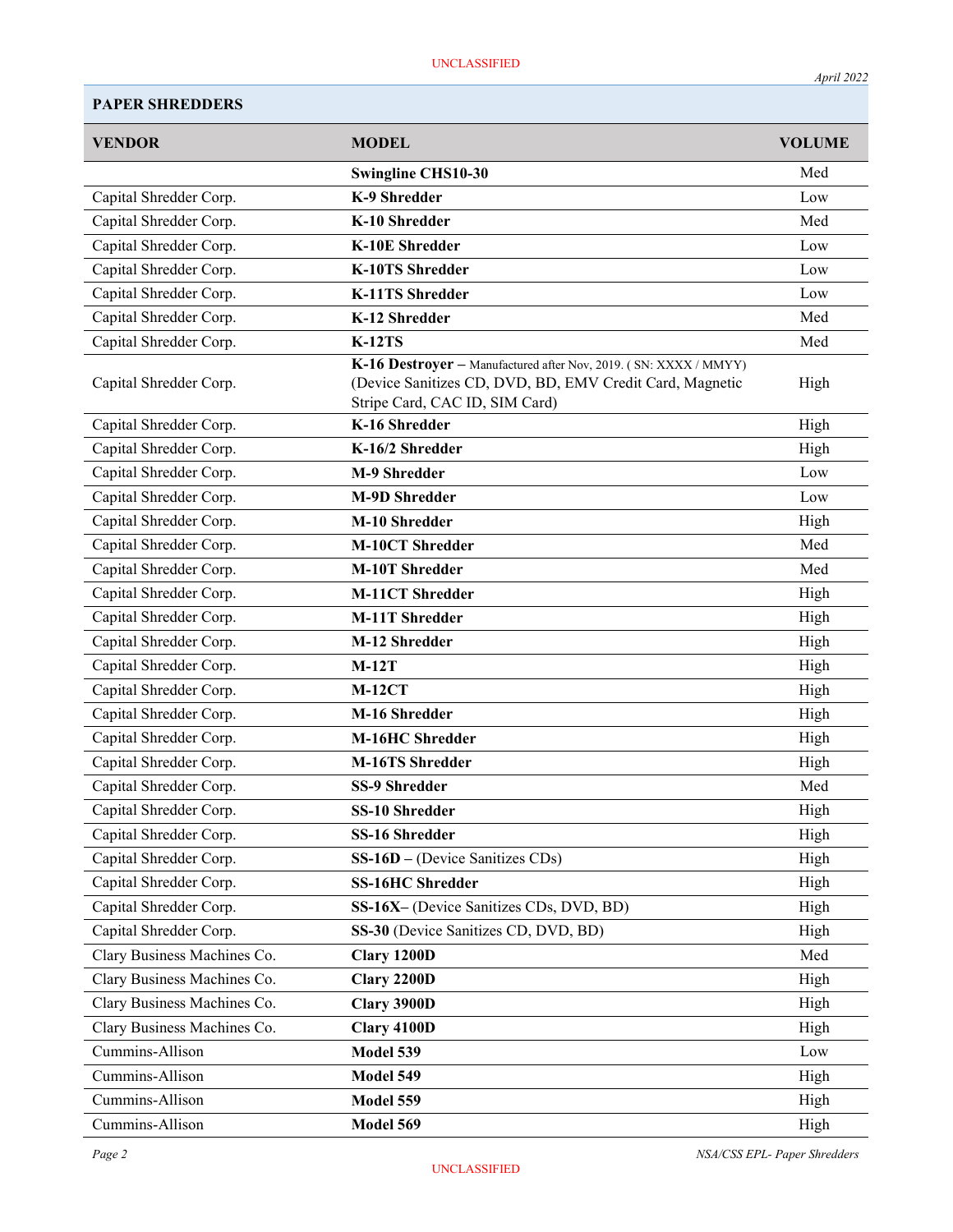| <b>VENDOR</b>                     | <b>MODEL</b>                                        | <b>VOLUME</b> |
|-----------------------------------|-----------------------------------------------------|---------------|
| Dahle North America, Inc.         | <b>707PS</b>                                        | High          |
| Dahle North America, Inc.         | <b>727CS</b>                                        | High          |
| Dahle North America, Inc.         | <b>Dahle 20394</b>                                  | High          |
| Dahle North America, Inc.         | <b>Dahle 20434 DS</b>                               | Low           |
| Dahle North America, Inc.         | <b>Dahle 40334</b>                                  | Med           |
| Dahle North America, Inc.         | <b>Dahle 40434</b>                                  | High          |
| Dahle North America, Inc.         | <b>Dahle 40534</b>                                  | High          |
| Dahle North America, Inc.         | <b>Dahle 41334</b>                                  | Med           |
| Dahle North America, Inc.         | <b>Dahle 41434</b>                                  | High          |
| Dahle North America, Inc.         | <b>Dahle 41534</b>                                  | High          |
| Dynamo Shredder Company           | Dynamo 171-i                                        | High          |
| Dynamo Shredder Company           | Dynamo 172-i                                        | High          |
| Dynamo Shredder Company           | Dynamo 271-i                                        | Med           |
| Dynamo Shredder Company           | Dynamo 371-i                                        | High          |
| Dynamo Shredder Company           | Dynamo 471-i                                        | High          |
| Dynamo Shredder Company           | Dynamo 571-i                                        | High          |
| Dynamo Shredder Company           | Dynamo 672 (662 HSAL Dual) – (Device Sanitizes CDs) | High          |
| <b>Fellowes Business Machines</b> | <b>Fortishred HS-440</b>                            | Med           |
| <b>Fellowes Business Machines</b> | <b>Fortishred HS-1010</b>                           | High          |
| Formax                            | <b>COMBI 0030</b> (Device Sanitizes CD, DVD, BD)    | High          |
| Formax                            | <b>FD 8300HS</b>                                    | Med           |
| Formax                            | <b>FD 8400HS</b>                                    | High          |
| Formax                            | <b>FD 8500HS</b>                                    | High          |
| Formax                            | <b>FD 8650HS</b>                                    | High          |
| Formax                            | FD 8730HS - (Device Sanitizes CDs)                  | High          |
| Formax                            | FD 8732HS - (Device Sanitizes CDs, DVD, BD)         | High          |
| HSM of America, LLC               | <b>Ativa V260 HS (260 HS)</b>                       | Med           |
| HSM of America, LLC               | <b>Ativa V270 HS (270 HS)</b>                       | High          |
| HSM of America, LLC               | <b>Ativa V391 HS (391 HS)</b>                       | High          |
| HSM of America, LLC               | <b>Ativa V401HS (401 HS)</b>                        | High          |
| HSM of America, LLC               | HSM 125.2 (1x5mm)                                   | Med           |
| HSM of America, LLC               | HSM 225.2 (1x5mm)                                   | High          |
| HSM of America, LLC               | HSM 390.3 (1x5mm)                                   | High          |
| HSM of America, LLC               | HSM 411.2 (1x5mm)                                   | High          |
| HSM of America, LLC               | Primo 2600 HS Level 6                               | Med           |
| HSM of America, LLC               | Primo 2700 HS Level 6                               | High          |
| HSM of America, LLC               | Primo 3900 HS Level 6                               | High          |
| HSM of America, LLC               | Primo 4001 HS Level 6                               | High          |
| HSM of America, LLC               | Securio B24 (L6)                                    | Med           |
| HSM of America, LLC               | Securio B34 (L6)                                    | Med           |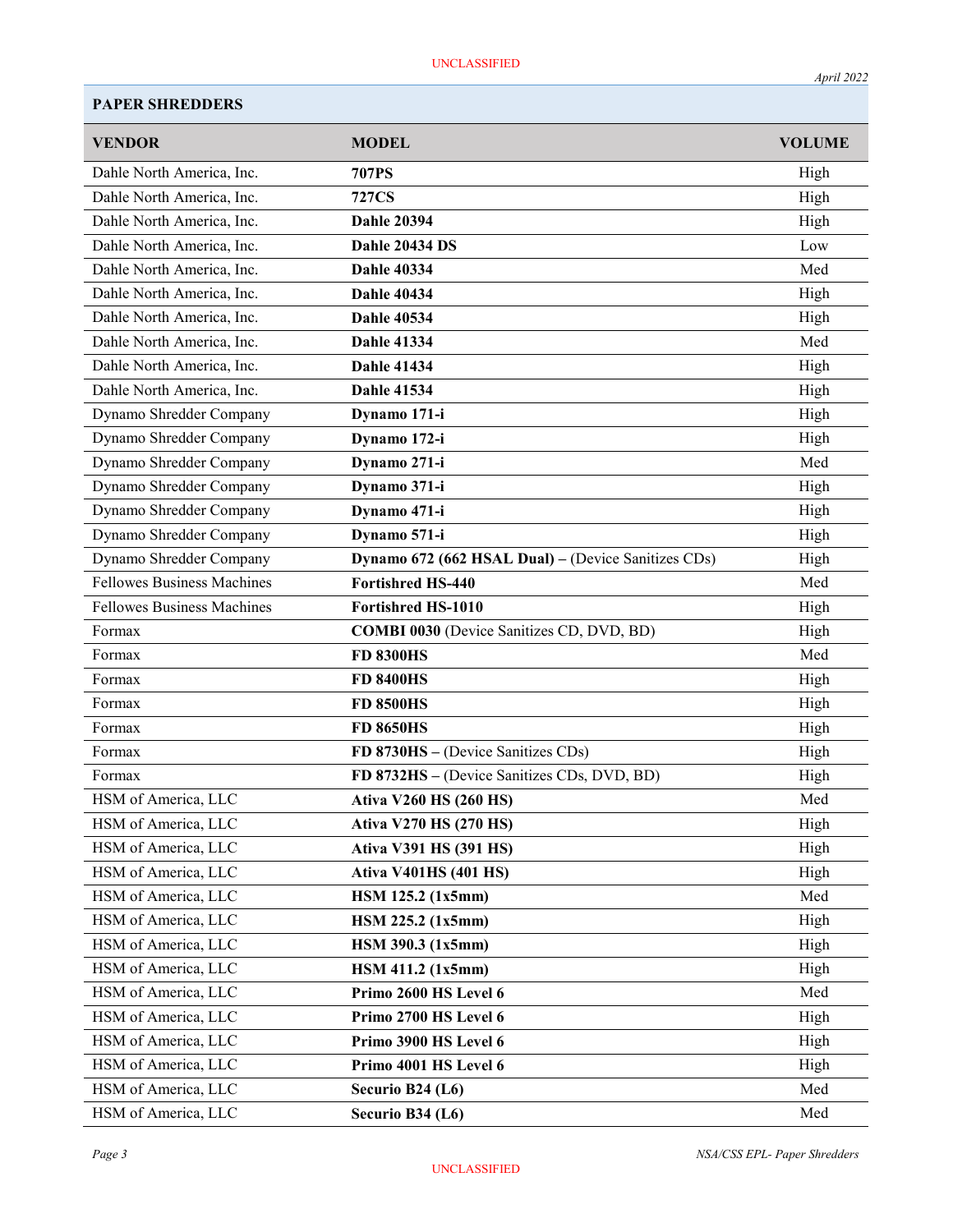| <b>VENDOR</b>                                              | <b>MODEL</b>                                                                                          | <b>VOLUME</b> |
|------------------------------------------------------------|-------------------------------------------------------------------------------------------------------|---------------|
| HSM of America, LLC                                        | Securio P36i (L6)                                                                                     | High          |
| HSM of America, LLC                                        | Securio P36 (L6) OMDD - (Device Sanitizes CDs)                                                        | High          |
| Intimus International                                      | <b>Intimus 45CP7</b>                                                                                  | Med           |
| Intimus International                                      | <b>Intimus 60CP7</b>                                                                                  | Med           |
| Intimus International                                      | <b>Intimus 120CP7</b>                                                                                 | High          |
| Intimus International                                      | Intimus 175CP7                                                                                        | High          |
| Marquis Business Systems, LLC                              | <b>Kobra 240 HS-6</b>                                                                                 | Low           |
| Marquis Business Systems, LLC                              | Kobra 260 HS-2/6                                                                                      | Med           |
| Marquis Business Systems, LLC                              | <b>Kobra 260 HS-6</b>                                                                                 | Low           |
| Marquis Business Systems, LLC                              | Kobra 260 TS HS-6                                                                                     | Low           |
| Marquis Business Systems, LLC                              | Kobra 270 TS HS-6                                                                                     | Low           |
| Marquis Business Systems, LLC                              | Kobra 300 HS-6                                                                                        | Med           |
| Marquis Business Systems, LLC                              | Kobra 310 TS HS-6                                                                                     | High          |
| Marquis Business Systems, LLC                              | Kobra 310 TS HD HS-6                                                                                  | High          |
| Marquis Business Systems, LLC                              | Kobra 400 HS-6                                                                                        | High          |
|                                                            | Kobra 400 HS-6 Combi - Manufactured after Nov, 2019. (SN: XXXX                                        |               |
| Marquis Business Systems, LLC                              | / MMYY) (Device Sanitizes CD, DVD, BD, EMV Credit Card,                                               | High          |
|                                                            | Magnetic Stripe Card, CAC ID, SIM Card)                                                               |               |
| Marquis Business Systems, LLC<br>ProSource Packaging, Inc. | Kobra 405 HS7-DS                                                                                      | High          |
| ProSource Packaging, Inc.                                  | <b>ProSource AABES 20394</b><br><b>ProSource AABES 40334</b>                                          | High<br>Med   |
| ProSource Packaging, Inc.                                  |                                                                                                       |               |
| ProSource Packaging, Inc.                                  | <b>ProSource AABES 40434</b>                                                                          | High<br>Med   |
|                                                            | <b>ProSource AABES 41334</b>                                                                          |               |
| ProSource Packaging, Inc.<br>ProSource Packaging, Inc.     | <b>ProSource AABES 41434</b><br><b>ProSource AABES Pro 45 CC6</b>                                     | High<br>Low   |
| ProSource Packaging, Inc.                                  | <b>ProSource AABES Pro 60 CC6</b>                                                                     | Med           |
| ProSource Packaging, Inc.                                  |                                                                                                       | Med           |
| ProSource Packaging, Inc.                                  | <b>ProSource AABES Pro 90 CC6</b>                                                                     | High          |
|                                                            | ProSource AABES Pro 120 CC6                                                                           |               |
| ProSource Packaging, Inc.                                  | ProSource AABES Pro 175 CC6<br>ProSource AB90                                                         | High<br>Low   |
| ProSource Packaging, Inc.<br>ProSource Packaging, Inc.     |                                                                                                       |               |
|                                                            | ProSource AB95                                                                                        | Low           |
| ProSource Packaging, Inc.                                  | ProSource AB102                                                                                       | Low<br>Med    |
| ProSource Packaging, Inc.                                  | <b>ProSource AB102M</b>                                                                               |               |
| ProSource Packaging, Inc.                                  | ProSource AB105                                                                                       | Low           |
| ProSource Packaging, Inc.                                  | ProSource AB120                                                                                       | Med           |
| ProSource Packaging, Inc.                                  | ProSource AB125                                                                                       | Med           |
| ProSource Packaging, Inc.                                  | ProSource AB160<br>ProSource AB950OMP - - Manufactured after Nov, 2019. (SN:                          | High          |
| ProSource Packaging, Inc.                                  | XXXX/MMYY) (Device Sanitizes CD, DVD, BD, EMV Credit<br>Card, Magnetic Stripe Card, CAC ID, SIM Card) | High          |
| Security Engineered Machinery, Inc.                        | Model 344                                                                                             | High          |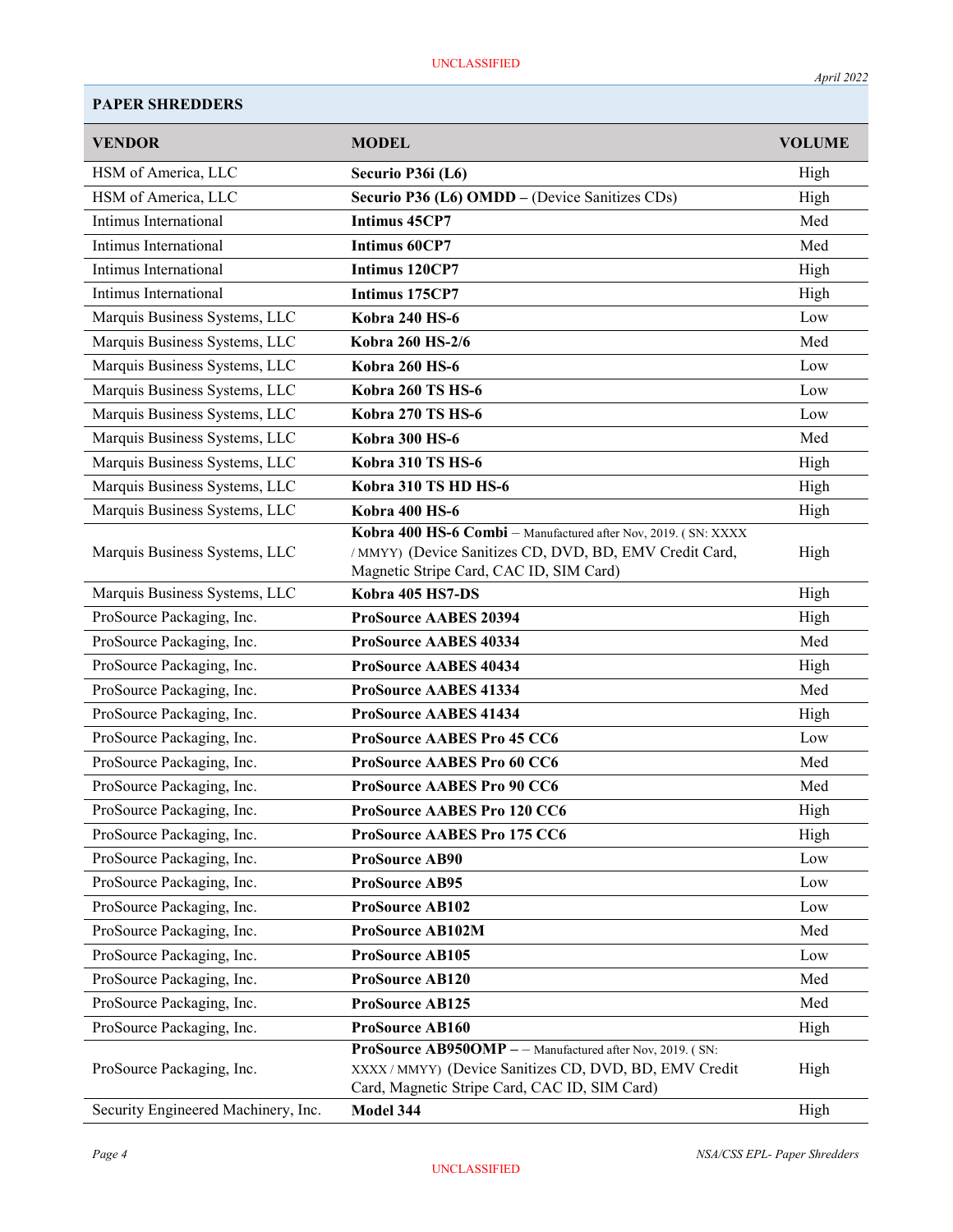| <b>VENDOR</b>                                       | <b>MODEL</b>                                         | <b>VOLUME</b> |
|-----------------------------------------------------|------------------------------------------------------|---------------|
| Security Engineered Machinery, Inc.                 | <b>Model 244/4</b>                                   | High          |
| Security Engineered Machinery, Inc.                 | <b>Model 266/4</b>                                   | High          |
| Security Engineered Machinery, Inc.                 | Model 1201CC                                         | High          |
| Security Engineered Machinery, Inc.                 | Model 1324C/3 (1124C/3)                              | Med           |
| Security Engineered Machinery, Inc.                 | Model 2226CC/3 (2226CC)                              | High          |
| Security Engineered Machinery, Inc.                 | Model 5140C/4 (5140C/3)                              | High          |
| <b>Whitaker Brothers Business</b>                   |                                                      |               |
| Machines, Inc.                                      | Datastroyer 007SF (Intimus 007SF)                    | High          |
| <b>Whitaker Brothers Business</b>                   | Datastroyer 0077SL (Intimus 0077SL)                  | High          |
| Machines, Inc.                                      |                                                      |               |
| <b>Whitaker Brothers Business</b>                   | Datastroyer 202 SF                                   | Med           |
| Machines, Inc.<br><b>Whitaker Brothers Business</b> |                                                      |               |
| Machines, Inc.                                      | Datastroyer 302 SF (Intimus 302 SF)                  | Med           |
| <b>Whitaker Brothers Business</b>                   |                                                      |               |
| Machines, Inc.                                      | Datastroyer 402 SF                                   | Med           |
| <b>Whitaker Brothers Business</b>                   | Datastroyer 502 SF (Intimus 502 SF)                  | High          |
| Machines, Inc.                                      |                                                      |               |
| <b>Whitaker Brothers Business</b>                   | Datastroyer 702 SF (Intimus 702 SF)                  | High          |
| Machines, Inc.<br><b>Whitaker Brothers Business</b> |                                                      |               |
| Machines, Inc.                                      | Datastroyer 1010 MS                                  | Med           |
| <b>Whitaker Brothers Business</b>                   |                                                      |               |
| Machines, Inc.                                      | Datastroyer 1215 MS                                  | High          |
| <b>Whitaker Brothers Business</b>                   |                                                      |               |
| Machines, Inc.                                      | Datastroyer 1615 MS                                  | High          |
| <b>Whitaker Brothers Business</b>                   | Datastroyer 1628 MS                                  | High          |
| Machines, Inc.                                      |                                                      |               |
| <b>Whitaker Brothers Business</b><br>Machines, Inc. | <b>Datastroyer DCS 36/6 – (Device Sanitizes CDs)</b> | High          |
| <b>Whitaker Brothers Business</b>                   |                                                      |               |
| Machines, Inc.                                      | <b>Datastroyer DS-3</b>                              | Med           |
| <b>Whitaker Brothers Business</b>                   |                                                      | Med           |
| Machines, Inc.                                      | <b>Datastroyer DS-4</b>                              |               |
| <b>Whitaker Brothers Business</b>                   | <b>Datastroyer DS-5</b>                              | High          |
| Machines, Inc.                                      |                                                      |               |
| <b>Whitaker Brothers Business</b><br>Machines, Inc. | <b>Datastroyer DS-6</b>                              | High          |
| <b>Whitaker Brothers Business</b>                   |                                                      |               |
| Machines, Inc.                                      | <b>Datastroyer DS-7</b>                              | High          |
| <b>Whitaker Brothers Business</b>                   |                                                      |               |
| Machines, Inc.                                      | <b>Datastroyer DS-8</b>                              | High          |
| <b>Whitaker Brothers Business</b>                   | <b>Datastroyer DS-9</b>                              | High          |
| Machines, Inc.                                      |                                                      |               |
| <b>Whitaker Brothers Business</b>                   | <b>Datastroyer DS-10</b>                             | High          |
| Machines, Inc.<br><b>Whitaker Brothers Business</b> |                                                      |               |
| Machines, Inc.                                      | <b>Destroyit 2360 SMC (2350 SMC)</b>                 | Med           |

Page 5 NSA/CSS EPL- Paper Shredders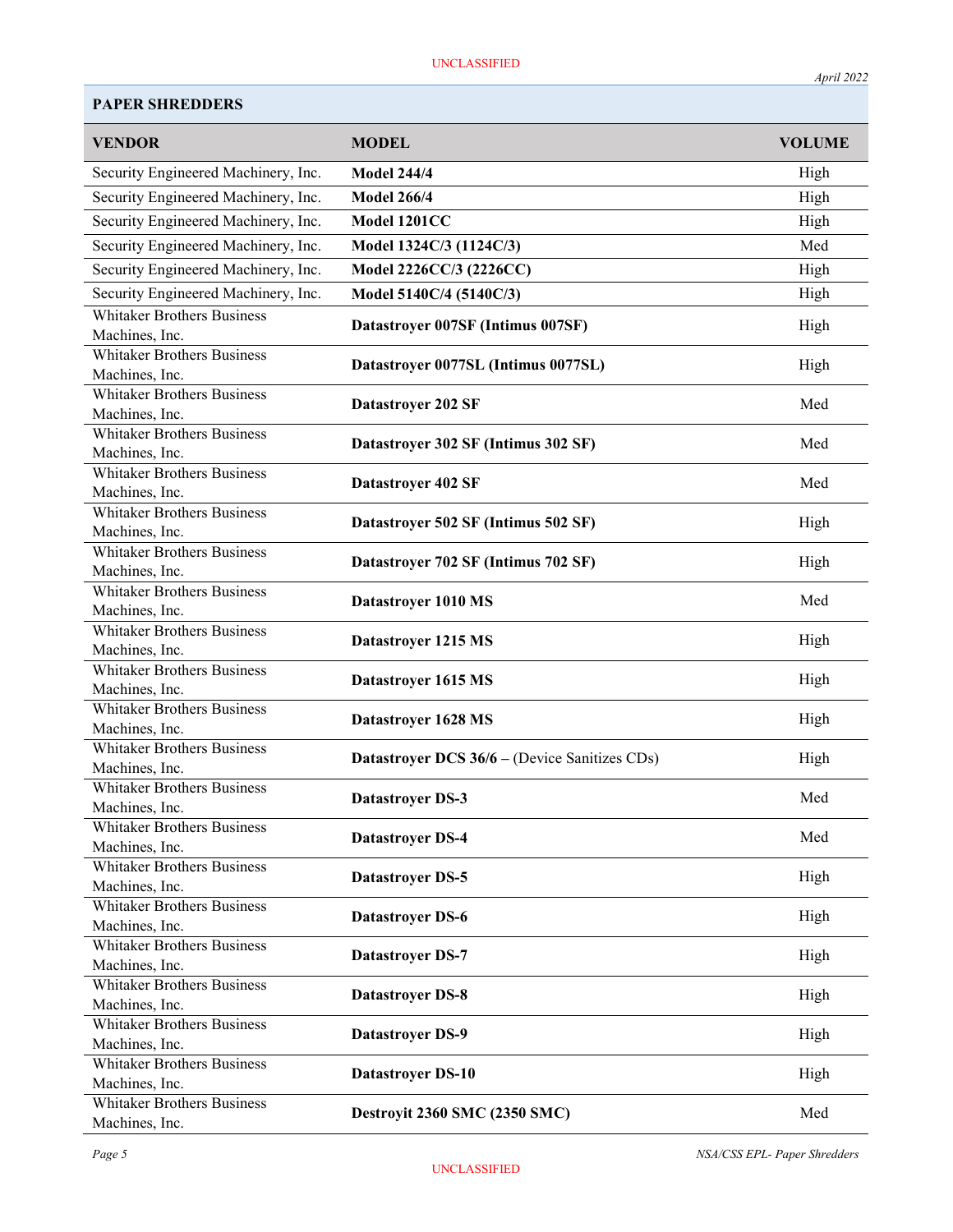| <b>PAPER SHREDDERS</b>            |                                           |               |
|-----------------------------------|-------------------------------------------|---------------|
| <b>VENDOR</b>                     | <b>MODEL</b>                              | <b>VOLUME</b> |
| <b>Whitaker Brothers Business</b> | Destroyit 2600/2 SMC                      | High          |
| Machines, Inc.                    |                                           |               |
| <b>Whitaker Brothers Business</b> | Destroyit 2603/2 SMC (2602 SMC, 2603 SMC) | High          |
| Machines, Inc.                    |                                           |               |
| <b>Whitaker Brothers Business</b> | Destroyit 2604 SMC                        | High          |
| Machines, Inc.                    |                                           |               |
| <b>Whitaker Brothers Business</b> | Destroyit 2605 SMC                        | High          |
| Machines, Inc.                    |                                           |               |
| <b>Whitaker Brothers Business</b> | Destroyit 3014 SMC                        | High          |
| Machines, Inc.                    |                                           |               |
| <b>Whitaker Brothers Business</b> | Destroyit 3105 SMC                        | High          |
| Machines, Inc.                    |                                           |               |
| <b>Whitaker Brothers Business</b> | <b>Destroyit 4014/2 SMC (4014 SMC)</b>    | High          |
| Machines, Inc.                    |                                           |               |

# NO LONGER MANUFACTURED

| <b>VENDOR</b>                     | <b>MODEL</b>                                  |
|-----------------------------------|-----------------------------------------------|
|                                   | <b>GBC 3890D</b>                              |
|                                   | <b>Rexel 1250-S6</b>                          |
|                                   | <b>Rexel 2250-S6</b>                          |
|                                   | <b>Rexel 3150-S6</b>                          |
|                                   | <b>Rexel 4550-S6</b>                          |
| Capital Shredder Corp.            | T-12 Shredder                                 |
| Capital Shredder Corp.            | $T-12AF$                                      |
| Dahle North America, Inc.         | Dahle 20434 DXC                               |
| Dahle North America, Inc.         | <b>Dahle 20634 EC</b>                         |
| Dahle North America, Inc.         | <b>Dahle 20834 EC</b>                         |
| Dahle North America, Inc.         | <b>Dahle 20835 EC</b>                         |
| Dahle North America, Inc.         | <b>Dahle 30434</b>                            |
| Dahle North America, Inc.         | <b>Dahle 33134</b>                            |
| Dahle North America, Inc.         | Niche 204                                     |
| Dahle North America, Inc.         | Niche 206                                     |
| Dahle North America, Inc.         | Niche 208                                     |
| Dahle North America, Inc.         | Niche 209                                     |
| Dynamo Shredder Company           | <b>662 HSAL Dual - (Device Sanitizes CDs)</b> |
| <b>Fellowes Business Machines</b> | <b>Fellowes C-320HS (320-2 HS)</b>            |
| <b>Fellowes Business Machines</b> | <b>Fellowes C-420HS (420-2 HS)</b>            |
| <b>Fellowes Business Machines</b> | <b>Fellowes C-480HS (480-2 HS)</b>            |
| <b>Fellowes Business Machines</b> | <b>Fellowes HS-400</b>                        |
| <b>Fellowes Business Machines</b> | <b>Fellowes HS-800</b>                        |
| <b>Fellowes Business Machines</b> | <b>Powershred 300HS</b>                       |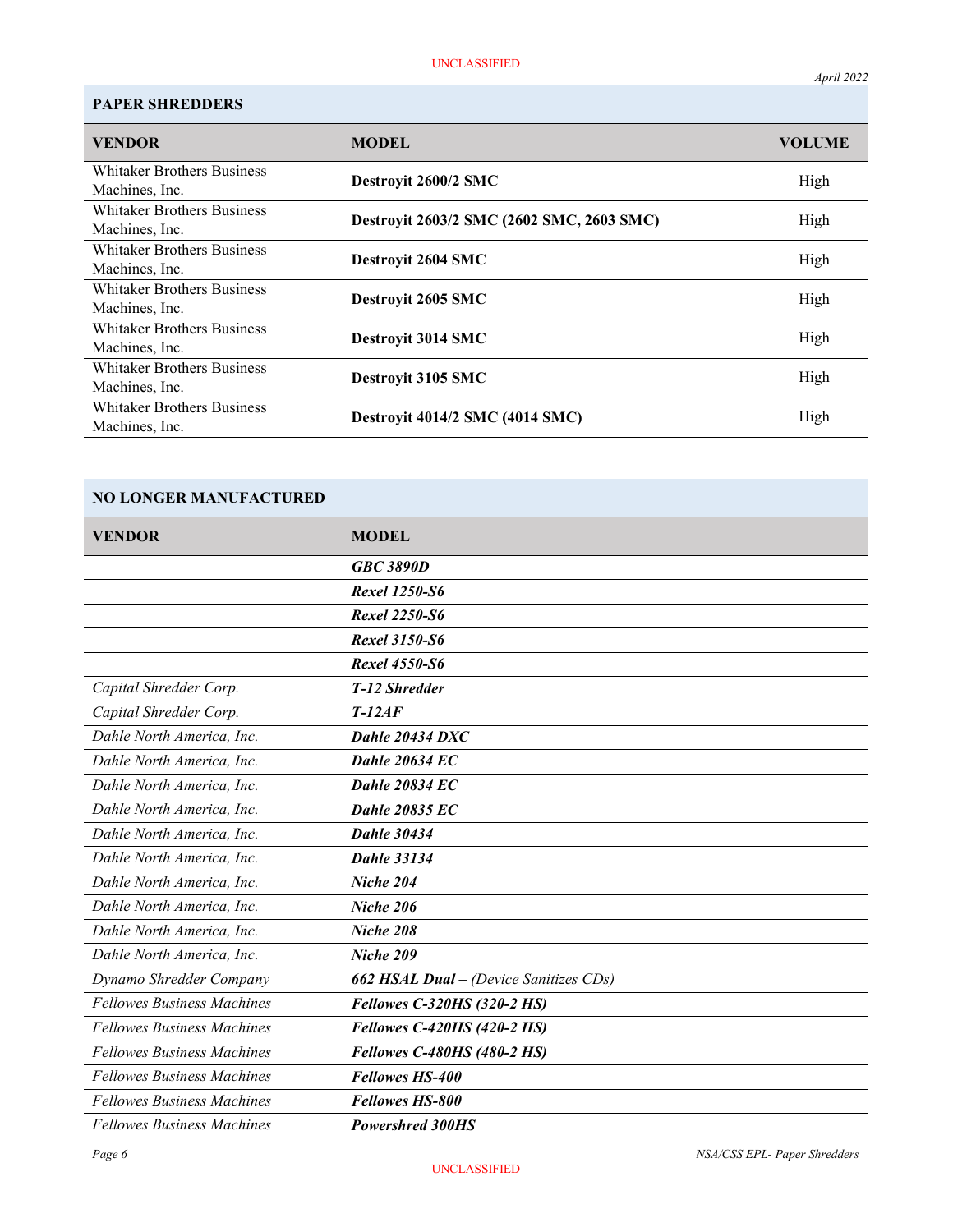# NO LONGER MANUFACTURED

| <b>VENDOR</b>                         | <b>MODEL</b>                           |
|---------------------------------------|----------------------------------------|
| <b>Fellowes Business Machines</b>     | <b>Powershred 700HS</b>                |
| <b>Fellowes Business Machines</b>     | Powershred 1000HS                      |
| <b>Fellowes Business Machines</b>     | <b>Powershred HS-440</b>               |
| <b>Fellowes Business Machines</b>     | Powershred HS-660                      |
| <b>Fellowes Business Machines</b>     | Powershred HS-880                      |
| <b>Fellowes Business Machines</b>     | Powershred HS-1010                     |
| HSM of America, LLC                   | <b>AMA 125HS6</b>                      |
| HSM of America, LLC                   | Securio P36 (L6)                       |
| Intimus International                 | Intimus 45CC6                          |
| Intimus International                 | <b>Intimus 60CC6</b>                   |
| Intimus International                 | <b>Intimus 90CC6</b>                   |
| Intimus International                 | Intimus 120CC6                         |
| Intimus International                 | Intimus 175CC6                         |
| MS Securshred, Inc. (Out of Business) | ID431MC                                |
| MS Securshred, Inc. (Out of Business) | <b>ID431MC-FK</b>                      |
| New Market Enterprises, Ltd.          | Dynamo 171                             |
| New Market Enterprises, Ltd.          | Dynamo 172                             |
| New Market Enterprises, Ltd.          | Dynamo 271                             |
| New Market Enterprises, Ltd.          | Dynamo 371                             |
| New Market Enterprises, Ltd.          | Dynamo 471 (460 HS, 460 Level 6)       |
| New Market Enterprises, Ltd.          | Dynamo 571                             |
| Olympia Business Systems              | Olympia 1300.1C                        |
| Olympia Business Systems              | Olympia 1500.1C                        |
| Olympia Business Systems              | Olympia 1650.1C                        |
| Olympia Business Systems              | Olympia 1702.1C                        |
| Olympia Business Systems              | Olympia 1750.1C                        |
| Olympia Business Systems              | Olympia 1800.1C                        |
| Olympia Business Systems              | Olympia D1300.1C                       |
| Olympia Business Systems              | Olympia D1500.1C                       |
| ProSource Packaging, Inc.             | ProSource AABES Pro 1300.1C            |
| ProSource Packaging, Inc.             | ProSource AABES Pro 1300.1C Deployment |
| ProSource Packaging, Inc.             | ProSource AABES Pro 1500.1C            |
| ProSource Packaging, Inc.             | ProSource AABES Pro 1500.1C Deployment |
| ProSource Packaging, Inc.             | ProSource AABES Pro 90 CC6             |
| Security Engineered Machinery, Inc.   | <b>1201CCAF</b>                        |
| Security Engineered Machinery, Inc.   | 126C/2                                 |
| Security Engineered Machinery, Inc.   | 226C/2                                 |
| Security Engineered Machinery, Inc.   | 244/3                                  |
| Security Engineered Machinery, Inc.   | 266/3 (266)                            |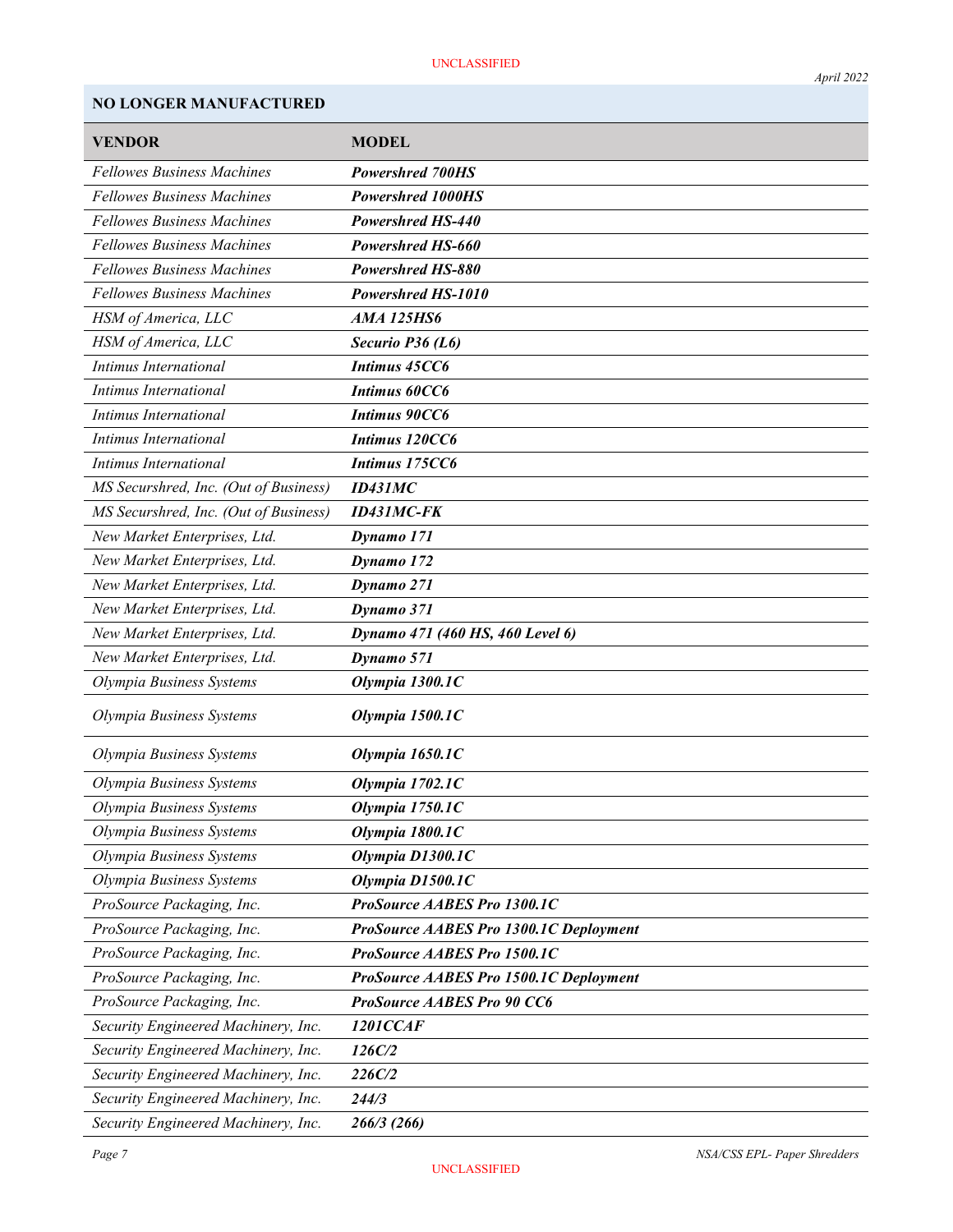### UNCLASSIFIED

# NO LONGER MANUFACTURED

| <b>VENDOR</b>                                       | <b>MODEL</b>                                                                              |
|-----------------------------------------------------|-------------------------------------------------------------------------------------------|
| Security Engineered Machinery, Inc.                 | 391C/2                                                                                    |
| Security Engineered Machinery, Inc.                 | 412C/2 (455/2)                                                                            |
| Security Engineered Machinery, Inc.                 | 3140C/3                                                                                   |
| Security Engineered Machinery, Inc.                 | 4140C/4                                                                                   |
| <b>Staples Technology Solutions</b>                 | <b>HSM 525L6 (Maxguard/ICGS)</b>                                                          |
| <b>Staples Technology Solutions</b>                 | <b>HSM 535L6 (Maxguard/ICGS)</b>                                                          |
| <b>Staples Technology Solutions</b>                 | <b>HSM 590L6 (Maxguard/ICGS)</b>                                                          |
| <b>Staples Technology Solutions</b>                 | <b>HSM 611L6 (Maxguard/ICGS)</b>                                                          |
| Whitaker Brothers Business Machines.<br>Inc.        | <b>Datastroyer/Intimus 007SF</b> (w/replacement head for models made prior to<br>1/1/2002 |
| Whitaker Brothers Business Machines.<br>Inc.        | <b>Destroyit 2600 SMC</b>                                                                 |
| Whitaker Brothers Business Machines,<br>Inc.        | Destroyit 4002 SMC                                                                        |
| <i>Whitaker Brothers Business Machines,</i><br>Inc. | Datastroyer 0077SF (Intimus 0077SF)                                                       |
| Whitaker Brothers Business Machines.<br>Inc.        | Datastroyer 602SF (Intimus 602SF)                                                         |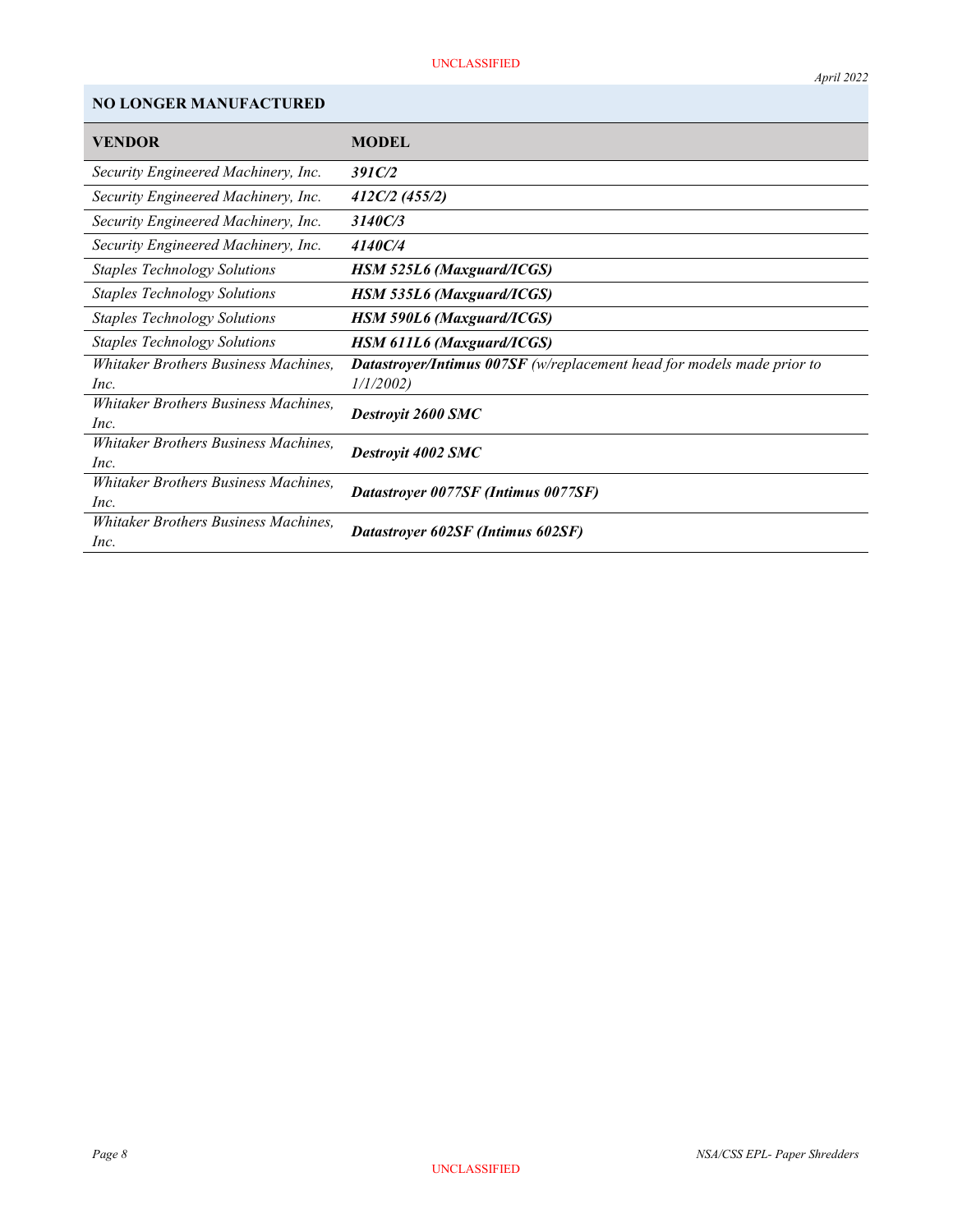### VENDOR CONTACT INFORMATION

Clary Business Machines Co. 6224 Ferris Square, San Diego, CA 92121 Phone: 1-858-552-0290 Fax: 1-858-552-8609 Kevin Wong, Internet Sales Manager Email: kevin@claryco.com GSA Contract: GS-02R-0166V URL: clarybusinessmachines.com

Phone: 1-301-770-3900 Fax: 1-301-770-4286 Gregory V DiGioia, President Email: info@papershredders.com GSA Contract: GS-25F-0024M URL: papershredders.com

URL: cumminsallison.com

Phone: 1-800-995-1379 Fax: 1-603-924-1616 Scott A. Prokop, Vice President Email: sprokop@dahle.com GSA Contract: GS-02F-0112P URL: dahle.com

Dynamo Shredder Company 392 Harbor Ridge Dr., Palm Harbor, FL 34683 (New Market Enterprises, Ltd.) James Mokhiber, CEO Phone: 1-800-225-9293 Fax: 1-508-366-6814 GSA Contract: GS-02F-0191P Email: jmokhiber@newmarketltd.net or government@dynamoshredders.com URL: dynamoshredders.com

Email: MSmith@fellowes.com URL: fellowes.com

URL: formax.com

Phone: 1-800-613-2110 Fax: 1-484-237-2340 Marshall Eubanks, Senior Product Manager Email: marshall.eubanks@hsmofamerica.com GSA Contract: GS-02F-0120P URL: hsmofamerica.com

Intimus International/Olympia Business Systems 251 Wedcor Drive, Wabash, IN 46992

Email: sales.US@intimus.com

Email: info@KobraShredders.com URL: KobraShredders.com

Capital Shredder Corp. 5550 Wilkins Ct., Rockville, MD 20852

Cummins-Allison Corp. 15744 Crabbs Branch Way, Suite 200, Derwood, MD 20855 Phone: 1-240-386-0160 Fax: 1-402-386-0163 David Pavlik, Branch Manager Email: pavlikd@cumminsallison.com GSA Contract: GS-02F-0129P

Dahle North America, Inc. 49 Vose Farm Rd., Peterborough, NH 03458

Fellowes Business Machines 1789 Norwood Ave., Itasca, IL 60143 Phone: 1-630-671-8460 Fax: 1-630-893-1648 Mike Smith, National Sales Manager Government

Formax 1 Education Way, Dover, NH 03820 Phone: 1-800-232-5535 ext. 31 Charles MacNeil, Vice President of Marketing Email: CMacNeil@formax.com GSA Contract: GS-02F-0209S

HSM of America, Inc. 419 Boot Rd., Downington, PA 19335

Phone: 1-800-775-2122 Fax: 1-844-563-7727 Peter Dempsey, CSO - Chief Sales Officer

Marquis Business Systems, LLC. 700 Route 46 West, Suite 6, Clifton, NJ 07013 Phone: 1-973-340-3111 Fax: 1-973-340-3770 Matt Arki, President

April 2022